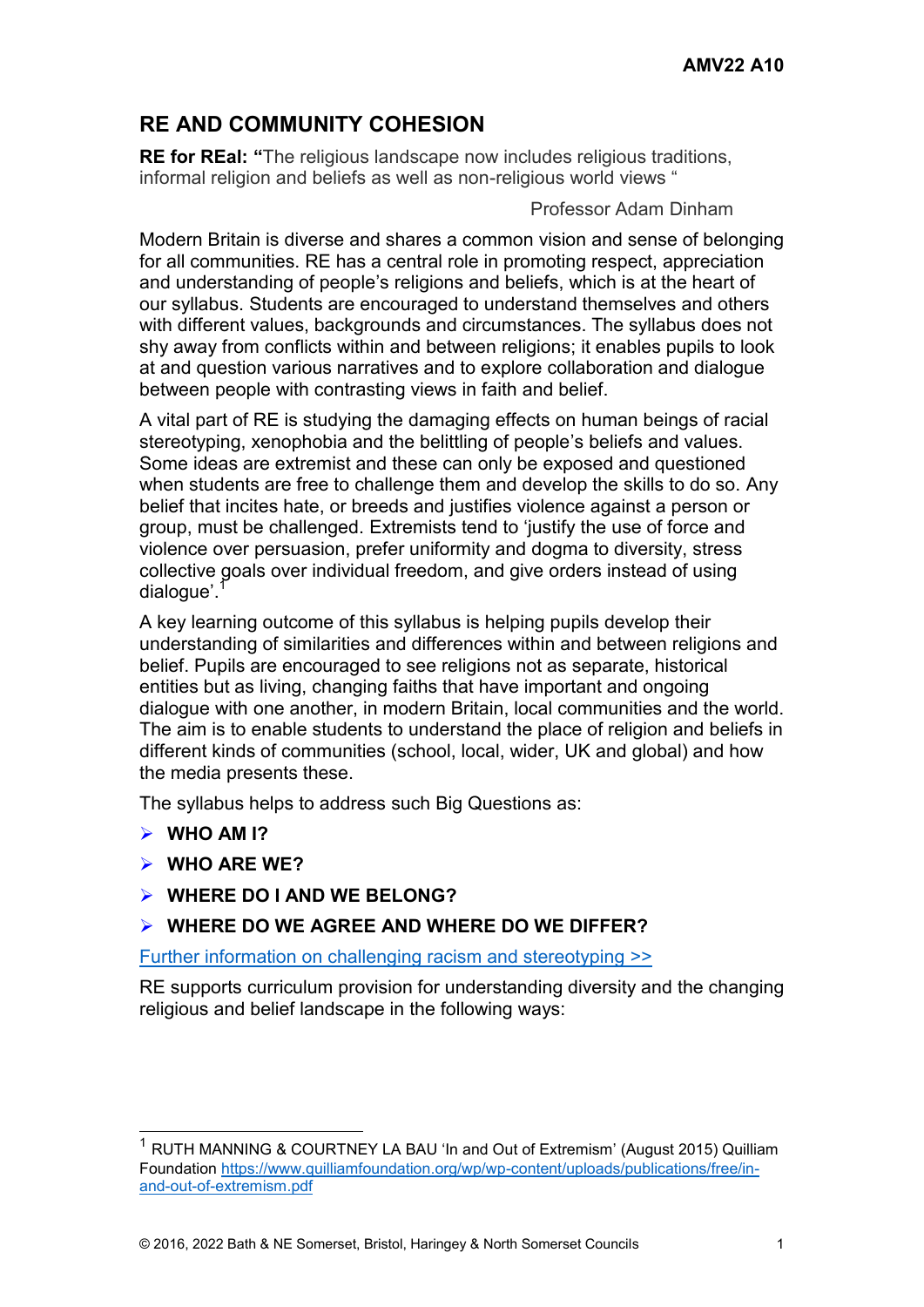## **PRIMARY RE**

| School                                                                                                                                                                                                                        | <b>Local Community</b>                                                                                                                                                                                                                                | Wider                                                                                                                                                                                                                              | Community of                                                                                                                                                                                                                                                                                                          | Global                                                                                                                                                                                                                                        |
|-------------------------------------------------------------------------------------------------------------------------------------------------------------------------------------------------------------------------------|-------------------------------------------------------------------------------------------------------------------------------------------------------------------------------------------------------------------------------------------------------|------------------------------------------------------------------------------------------------------------------------------------------------------------------------------------------------------------------------------------|-----------------------------------------------------------------------------------------------------------------------------------------------------------------------------------------------------------------------------------------------------------------------------------------------------------------------|-----------------------------------------------------------------------------------------------------------------------------------------------------------------------------------------------------------------------------------------------|
| Community                                                                                                                                                                                                                     |                                                                                                                                                                                                                                                       | Community                                                                                                                                                                                                                          | <b>Britain</b>                                                                                                                                                                                                                                                                                                        | Community                                                                                                                                                                                                                                     |
| $\bullet$ encourage<br>children of<br>different religions<br>and beliefs, to<br>share their views<br>and experiences<br>$\bullet$ develop a range<br>of religion and<br>belief visitors to<br>enrich learning in<br><b>RE</b> | • visit local places<br>of worship<br>• invite appropriate<br>visitors from local<br>faith and belief<br>communities to<br>support both RE<br>and Collective<br>worship<br>• explore the<br>portrayal of<br>religion and belief<br>in the local media | • visit places of<br>worship of<br>national<br>significance in<br>your local area<br>$\bullet$ create / utilize<br>worship trails to<br>visit different faith<br>communities and<br>see where they<br>are similar and<br>different | • develop an<br>understanding of<br>the variety of<br>religions and<br>beliefs in the UK<br>and how these<br>are lived out<br>$\bullet$ consider the<br>portrayal of<br>religion and belief<br>in the national<br>media<br>• develop an<br>understanding of<br>inter -religious<br>dialogue and<br>activity in the UK | • explore the place<br>and activities of<br>religion and<br>beliefs in other<br>countries and<br>how they<br>influence cultures<br>and lifestyles<br>$\bullet$ reflect on the<br>contribution of<br>religion and<br>beliefs to global<br>life |

### **SECONDARY RE**

| <b>School</b>                                                                                                                                                                                                   | <b>Local Community</b>                                                                                                                  | Wider                                                                                                                                                                                                                                                                                                                                                                                                                                      | Community of                                                                                                                                                                                                                                                                                                                                                                                                                                                  | Global                                                                                                                                                                                                                                                                |
|-----------------------------------------------------------------------------------------------------------------------------------------------------------------------------------------------------------------|-----------------------------------------------------------------------------------------------------------------------------------------|--------------------------------------------------------------------------------------------------------------------------------------------------------------------------------------------------------------------------------------------------------------------------------------------------------------------------------------------------------------------------------------------------------------------------------------------|---------------------------------------------------------------------------------------------------------------------------------------------------------------------------------------------------------------------------------------------------------------------------------------------------------------------------------------------------------------------------------------------------------------------------------------------------------------|-----------------------------------------------------------------------------------------------------------------------------------------------------------------------------------------------------------------------------------------------------------------------|
| Community                                                                                                                                                                                                       |                                                                                                                                         | Community                                                                                                                                                                                                                                                                                                                                                                                                                                  | <b>Britain</b>                                                                                                                                                                                                                                                                                                                                                                                                                                                | Community                                                                                                                                                                                                                                                             |
| $\bullet$ encourage<br>students of<br>different faiths<br>and beliefs to talk<br>about their views<br>and experiences<br>• invite a range of<br>religion and belief<br>visitors to enrich<br><b>RE</b> learning | · visit local places<br>of worship<br>• invite visitors<br>from local faith<br>and belief<br>communities to<br>support RE<br>curriculum | • visit places of<br>national<br>significance in<br>your local area<br>• interview a range<br>of faith<br>community<br>members beyond<br>the local<br>community<br>· develop projects<br>on the role and<br>place of religion<br>and belief in the<br>wider community<br>• Identify where<br>they agree and<br>where they differ<br>including specific<br>emphases within<br>a religious<br>tradition and<br>across religion<br>and belief | · develop an<br>understanding of<br>the different faiths<br>and beliefs<br>systems in Britain<br>(with KS3 focus<br>to include<br>Buddhism and<br>Sikhism) and how<br>these are lived<br>out.<br>• analyse the<br>portrayal of<br>religion in the<br>media and<br>explore<br>stereotypes<br>• learn about and<br>from conflict and<br>collaboration in<br>religion, within<br>and across<br>traditions and<br>belief including<br>inter-religious<br>dialogue | $\bullet$ explore<br>Christianity in the<br>developing world<br>• consider and<br>compare<br>moderate and<br>extremist<br>interpretations of<br>religion and belief<br>• study religious<br>extremism in<br>Europe, the USA<br>and parts of the<br><b>Middle East</b> |